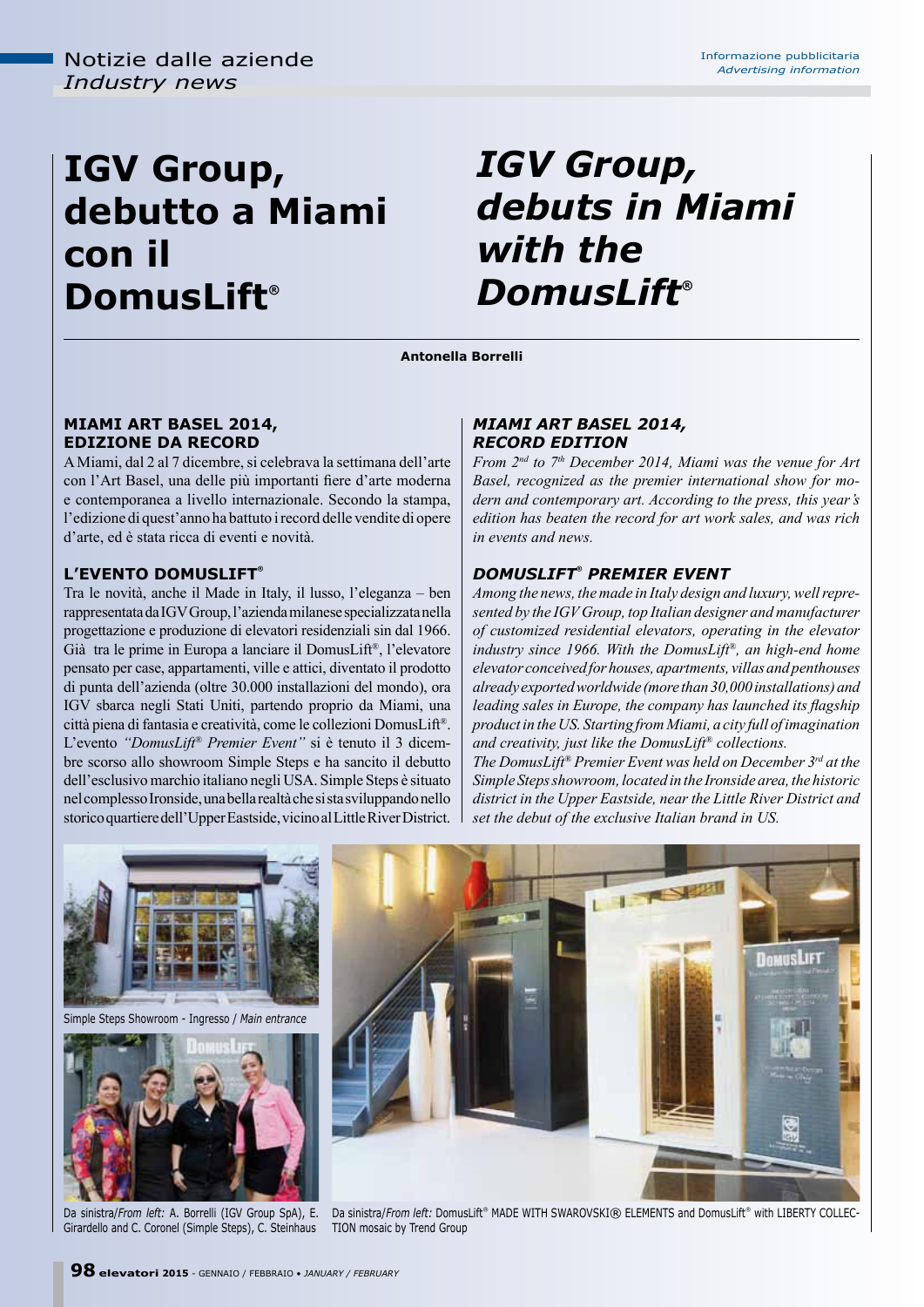





DomusLift® with LIBERTY COLLECTION mosaic by TREND GROUP

Simple Steps Showroom Vista dall'alto / *View from the above*

Per l'occasione, sono state allestite due cabine DomusLift® , che sin dalla fase dell'installazione, hanno attirato la curiosità degli addetti ai lavori. La cabina DomusLift® MADE WITH SWARO-VSKI® ELEMENTS ha colpito per il sofisticato interno total black illuminato da una striscia di cristalli Swarovski, mentre il DomusLift® LIBERTY COLLECTION con pareti e pavimento in mosaico by Trend Group ha proposto una nuova e originale interpretazione.

Folta la partecipazione alla serata dedicata al DomusLift® . Nonostante la lunga coda formatasi all'entrata di Miami Ironside per i tanti eventi in calendario, un centinaio di ospiti hanno potuto ammirare dal vivo la raffinata estetica delle cabine DomusLift® , perfettamente integrate nell'interior décor del nuovissimo ed elegante spazio Simple Steps.

DomusLift® MADE WITH SWAROVSKI® **ELEMENTS** 

*For the occasion, two DomusLift® cabs were set up in the brand new Simple Steps space and since their installation, they captured people's attention. The DomusLift® cab MADE WITH SWAROVSKI® ELEMENTS was striking for its sophisticated total black interior illuminated by a stripe of Swarovski crystals, while the DomusLift® LIBERTY COLLECTION with walls and floor in mosaics created by Trend Group was launching a new way of laying and combining the precious tiles.*

*The DomusLift® evening was well attended and despite the long queue at the entrance of Miami Ironside for the several events on the agenda, around one hundred people participated in the event. The guests had the chance to take a close up look at the refined aesthetics of the DomusLift® cabs, perfectly integrated in the interior décor of the elegant Simple Steps showroom.*



*Mr and Mrs Gorsuch (Trend USA)*

I signori Gorsuch (Trend USA) / Da sinistra/*From left:* J. Antona Da sinistra/*From left:* N. Given Da sinistra/*From left:* A. Gelber and I. Yachin (BauHaus Ltd), T. Levy (IGV Elevator US, Inc.), J. P. Miner (Brodson Construction, Inc.) & A.

& N. Ortiz (Office of Elevator Safety) Borrelli (IGV Group SpA)



Da sinistra/*From left:* M. Williams (Island Elevator Company Inc.), J. Calderin (City of Miami Chief Inspector) & A. Borrelli (IGV Group SpA)



Da sinistra/*From left:* L. Jimenez and L. Rodriguez (Suncoast Elevator Solutions), A. Borrelli (IGV Group SpA), M. Biagetti (ET Elevator Transformations)

(Swarovski North America Ltd), M. Volpe (IGV Elevator US, Inc.), R. Hermelee (Swarovski North America Ltd) & R. Witkoski (BauHaus Ltd)



Da sinistra/*From left:* M. Volpe (IGV Elevator US, Inc.), Mr and Mrs Daniel Milan (Daniel Milan Law Office) & E. Girardello (Simple Steps)